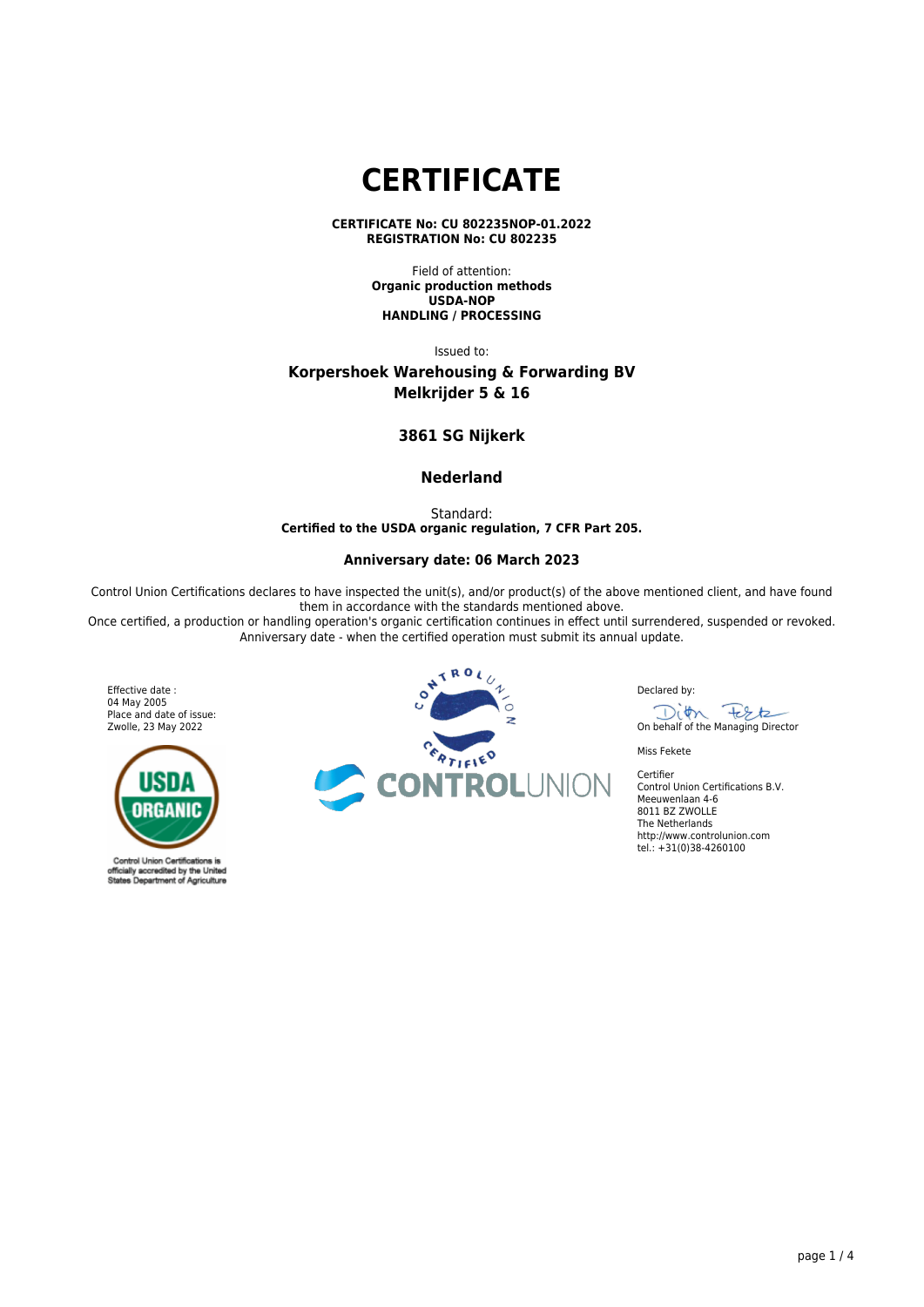#### **Annex to CERTIFICATE No: CU 802235NOP-01.2022 REGISTRATION No: CU 802235 Organic production methods USDA-NOP HANDLING / PROCESSING**

Korpershoek Warehousing & Forwarding BV Melkrijder 5 & 16 3861 SG Nijkerk Nederland

This certificate covers the following PRODUCT(S) which meet(s) the criteria of paragraph 205,270 through paragraph 205,272 and all other applicable requirements of part 205 of the National Organic Programme, including the amending regulations, and the standards which are applicable to the below indicated product category:

## **100% organic products**

| Product no. | Name of product    | <b>Processing unit(s)</b> |  |
|-------------|--------------------|---------------------------|--|
| P 010820    | Agave Syrup        | PRC 001559                |  |
| P 006920    | Almonds            | PRC 001559                |  |
| P 006928    | Apple concentrate  | PRC 001559                |  |
| P 006943    | Apricots           | PRC 001559                |  |
| P 006945    | Arrowroot          | PRC 001559                |  |
| P 015636    | Basil              | PRC 001559                |  |
| P 050951    | <b>Black Tea</b>   | PRC 001559                |  |
| P 069514    | Brazil nut         | PRC 001559                |  |
| P 007069    | Cane sugar         | PRC 001559                |  |
| P 007096    | Cardamom           | PRC 001559                |  |
| P 007847    | Cashew kernels     | PRC 001559                |  |
| P 008417    | Celery             | PRC 001559                |  |
| P 046618    | Chili pepper       | PRC 001559                |  |
| P 007154    | Cinnamon           | PRC 001559                |  |
| P 047345    | Cocoa butter       | PRC 001559                |  |
| P 047346    | Cocoa nibs         | PRC 001559                |  |
| P 041806    | Cocoa powder       | PRC 001559                |  |
| P 007191    | Coffee Beans       | PRC 001559                |  |
| P 006978    | Common bean        | PRC 001559                |  |
| P 007211    | Coriander          | PRC 001559                |  |
| P 067368    | Couverture         | PRC 001559                |  |
| P 007228    | Cumin              | PRC 001559                |  |
| P 010796    | Dates              | PRC 001559                |  |
| P 063401    | <b>Dried Herbs</b> | PRC 001559                |  |
| P 069512    | Dried onion        | PRC 001559                |  |
| P 007510    | Fennel             | PRC 001559                |  |
| P 007511    | Fenugreek          | PRC 001559                |  |
| P 007512    | Figs               | PRC 001559                |  |
| P 007678    | Garlic             | PRC 001559                |  |
| P 007686    | Ginger             | PRC 001559                |  |
| P 069513    | Grain syrup        | PRC 001559                |  |
| P 023151    | Grape concentrate  | PRC 001559                |  |
| P 022517    | Green Tea          | PRC 001559                |  |
| P 007730    | Hazelnuts          | PRC 001559                |  |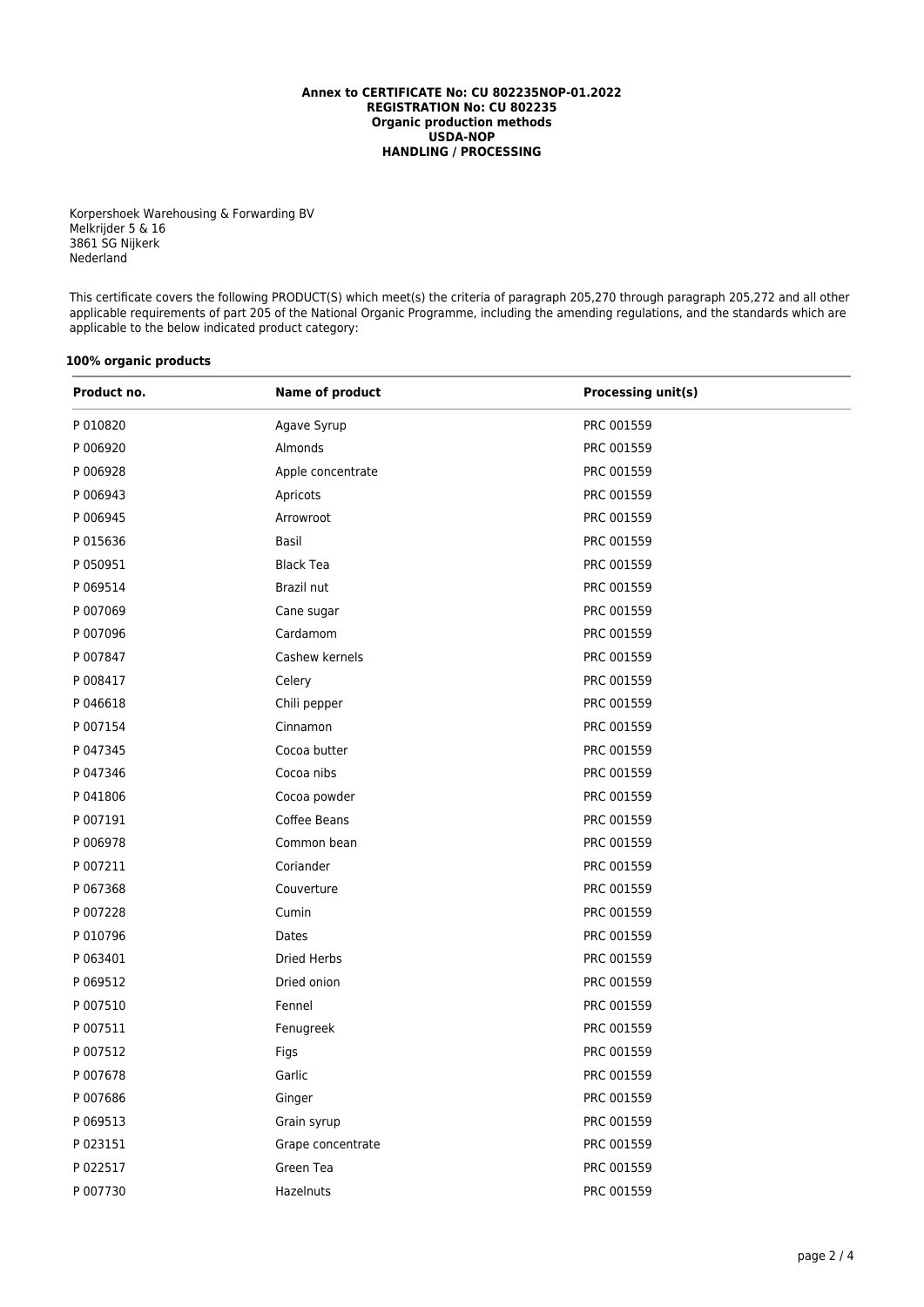#### **Annex to CERTIFICATE No: CU 802235NOP-01.2022 REGISTRATION No: CU 802235 Organic production methods USDA-NOP HANDLING / PROCESSING**

| Product no. | Name of product         | <b>Processing unit(s)</b> |
|-------------|-------------------------|---------------------------|
| P 061609    | Herbal tea              | PRC 001559                |
| P 007752    | Honey                   | PRC 001559                |
| P 027351    | Instant Coffee          | PRC 001559                |
| P 008249    | Kurkuma powder          | PRC 001559                |
| P 007889    | Lentils                 | PRC 001559                |
| P 049150    | Linseed                 | PRC 001559                |
| P 059965    | Mate Tea                | PRC 001559                |
| P 000008    | Millet                  | PRC 001559                |
| P 051513    | Nutmeg                  | PRC 001559                |
| P 017742    | Oats                    | PRC 001559                |
| P 008129    | Parsley Curl            | PRC 001559                |
| P 008140    | Pear concentrate        | PRC 001559                |
| P 008154    | Peas                    | PRC 001559                |
| P 008164    | Pepper                  | PRC 001559                |
| P 008218    | Plums                   | PRC 001559                |
| P 014599    | Pomegranate concentrate | PRC 001559                |
| P 019486    | Pumpkin seed            | PRC 001559                |
| P 008302    | Quinoa                  | PRC 001559                |
| P 008306    | Raisins                 | PRC 001559                |
| P 008323    | Rice                    | PRC 001559                |
| P 000007    | Sesame                  | PRC 001559                |
| P 000009    | Sunflower seed          | PRC 001559                |
| P 008474    | Tamarind                | PRC 001559                |
| P 051402    | Walnut                  | PRC 001559                |
| P 008603    | Wheat                   | PRC 001559                |

\* Status:

100% organic: in accordance with paragraph 205,301, article a, of the National Organic Programme and the CU Inspection Regulations.

Organic: in accordance with paragraph 205,301, article b, of the National Organic Programme and the CU Certifications Inspection Regulations.

Made with organic: in accordance with paragraph 205,301, article c, of the National Organic Programme and the CU Certifications Inspection Regulations